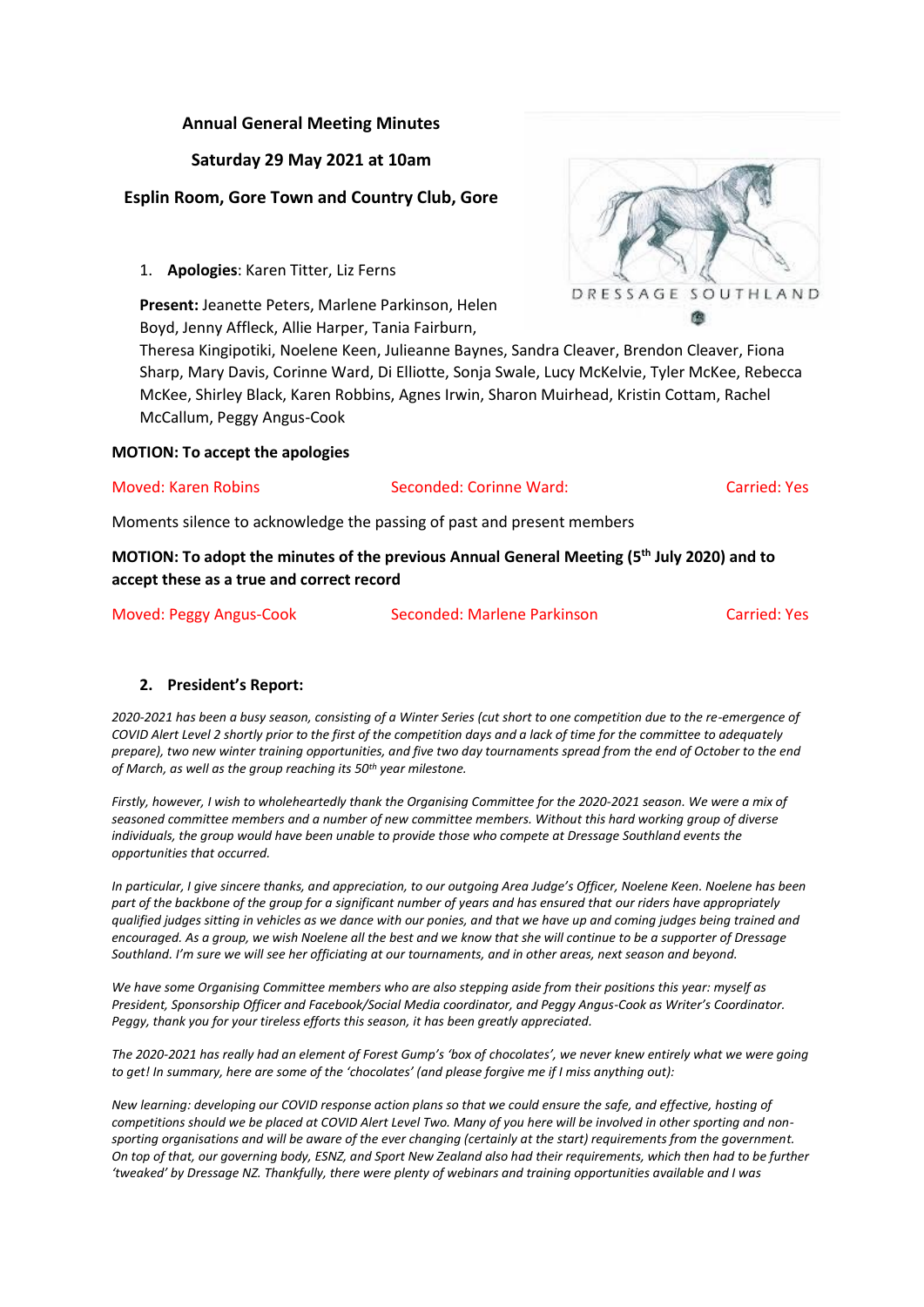*fortunate enough to be asked to help proof and give feedback on the DNZ initial material and guidelines whilst they were in the development phase. Although, as individuals, the Organising Committee members have personal opinions about the global pandemic and how the government was addressing the issue, in our collective role as stewards of the group, we were able to pull together and develop effective processes to ensure that we could safely operate under Alert Level 2 conditions. Mind you, we did always think that we would know in advance of a tournament if we would have to transition to AL2. I don't think any of us thought that, at around 9pm on the Saturday evening of our February tournament, that we would have to run under AL2 conditions by 6am the very next morning. I would like to give particular thanks to Corinne Ward and Peggy Angus-Cook for their sterling efforts as we worked into the very small hours of Sunday morning to ensure that we could still hold the second day of our February tournament. I'd also like to recognise the judges at that tournament for stepping up to the challenge of judging and writing, simultaneously, on the Sunday and for all of our competitors who followed the AL 2 requirements without a grumble. For me, it was a highlight of the season as it truly demonstrated what our sport is about: working together to achieve a common goal.*

*Celebrations:*

- *Dressage Southland's 50th year, celebrated at a function at the prize giving at the Harper Horse Coaches and Floats Dressage Southland Championship Premier League tournament in December, and also later today with a celebratory luncheon*
- *Full sponsorship of all levels for the season, and for two tournaments*
- *Julia Latham and Tracie Donnelly starting their judging journey and Fiona Sharp strongly continuing hers*
- *Strong successes of Southland riders in the South Island and National League series*
- *Highly positive feedback from sponsors and riders*
- *Our highest number of non-graded riders at our March tournament competing in the O level tests (higher than the usual numbers from the final season where Level 1 & 2 tests were offered to non-graded riders)*
- *The generosity of our wider community when individuals were in need*

*Hardships - the accidents, ill health and passing of new and past members of the area group*

*Challenges:*

- *Encouraging new faces to join the OC and/or put their hands up for smaller supporting roles*
- *Fiscal management in a year in which no fundraising for the group took place*
- *Succession planning*
- *Strategic and budgeting planning (which are both impacted significantly by the three points above)*

*In conclusion, as I step down from my roles, I wish to thank all members of our area group for your support and encouragement. I have been particularly humbled by the many lovely comments I have received over the season. I wish the area group all the best for the future and I know that the 2021-2022 Organising Committee will do a fabulous job.*

Sonja Swale 2020-2021 President, Dressage Southland

#### **MOTION: To receive and accept the President's Report:**

Moved: Sonja Swale Seconded: Lucy McKelvie Carried? Yes

#### **3. Financial Reports**

#### **Dressage Southland Treasurer's Report. April 2020-2021**

*Overall, when you compare our income to the last couple of years, 2021 was down by approximately \$10,000 (almost \$58,000 - for the period 1st of April 2020 to the 31st of March 2021). Dressage Southland's 2019-2020 income was approximately \$67,000 and \$68,000 for the 2018-2019 period (based on the Treasurers Report, 2020).*

*Dressage Southlands income (and competition expenses) came mainly from entry fees, with some very valued sponsorship/fundraising, an SBS Banking prize and arena hire monies providing a small profit for the group of around \$3,500. This is a significant decrease in profit/surplus compared to the 2020 period where the profit was around \$11,000 (a profit of \$4,600 was recorded in 2019).*

*Expenses were similar to last year at around \$54,000 (2019 expenses were \$63,400). Our main expense in 2020-2021 was prize money (over \$11,000), then not surprisingly entry refunds due to COVID (almost \$7,000)*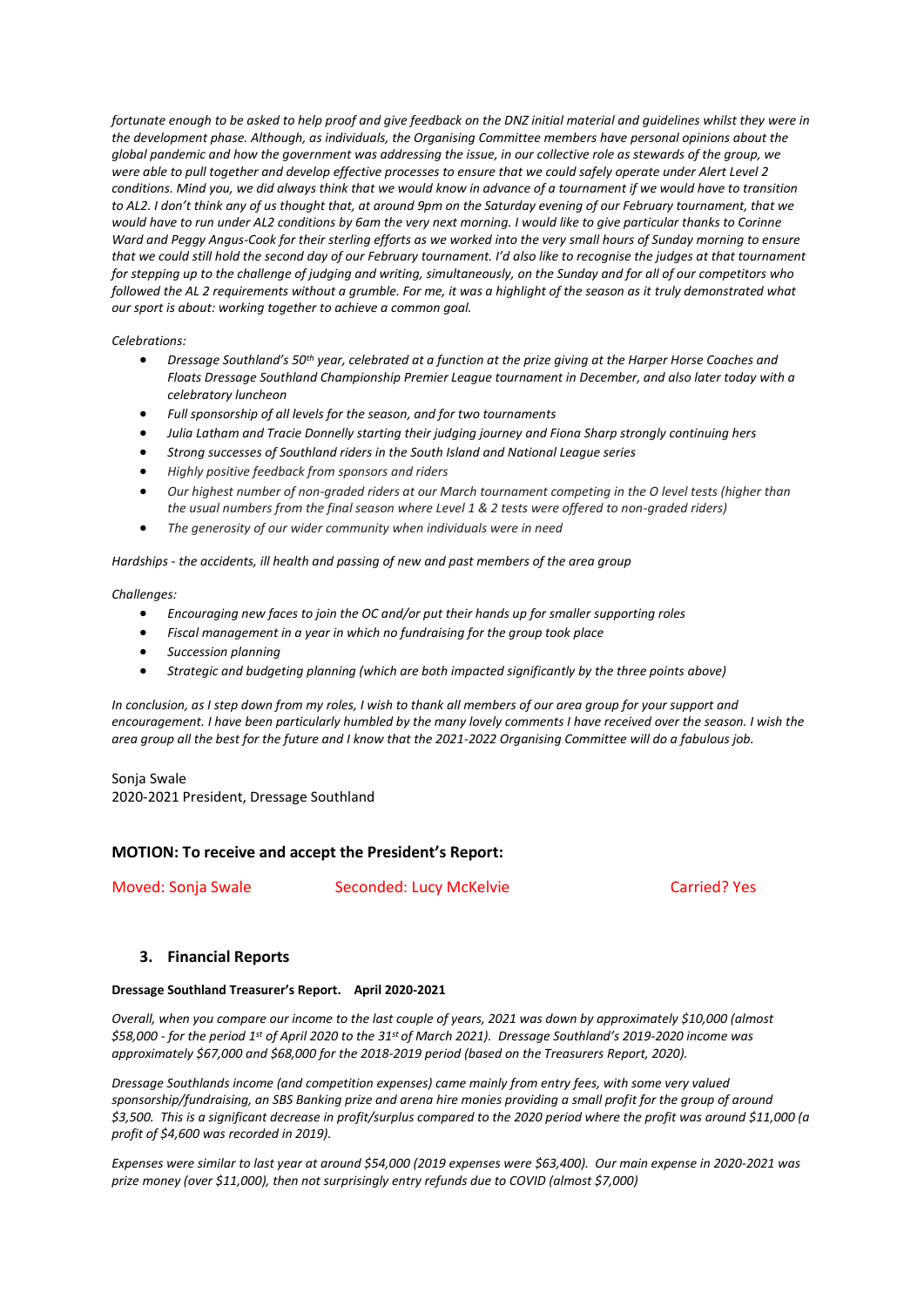*Factors that need we need to keep in mind when comparing the bottom line are:*

- *COVID-19 restrictions resulted in many competition judges sourced from the lower South Island areas, therefore no airfare costs.*
- *One of the Winter Series competitions was cancelled due to COVID-19.*
- *Catering was carried out in-house.*
- *Sponsorship and one small fundraiser for 2020-2021 totalled \$5,000.*
- *Dressage Southland won the SBS Banking prize of \$1,000.*
- *The cost of the accounting software subscription has been kindly donated for the 2020-2021 period.*
- *Some rosettes were able to be modified so they could be used this year providing some savings.*
- *Our area delegate did not travel to the conference due to COVID-19 restrictions (therefore no flights or accommodation costs were incurred)*
- *The trailer was given a wonderful make over courtesy of Harper Horse Floats*
- *Dressage Southland contributed to a new defibrillator for the Show grounds.*
- *If there were no sponsorship monies or banking prize the profit would be virtually zero.*

*It must also be mentioned that an enthusiastic group managed to raise around \$14,000 to support Marlene Parkinson during her family's difficult time. Well done!*

| <b>Account name</b>                | <b>Account</b><br><b>Number</b> | <b>Balance</b><br>(1 <sup>st</sup> April 2020) | <b>Balance</b><br>$(1st$ April<br>2021) | <b>Current Bank</b><br>Balance<br>(27 <sup>th</sup> May 2021) |
|------------------------------------|---------------------------------|------------------------------------------------|-----------------------------------------|---------------------------------------------------------------|
| Savings Account                    | 2-4-024608                      | \$7,391.74                                     | \$7,418.78                              | \$7,418.78                                                    |
|                                    |                                 |                                                |                                         |                                                               |
| South Island<br>Champs             | 03-1355-<br>0518743-02          | \$12,636.70                                    | \$12,636.70                             | \$12,636.70                                                   |
|                                    |                                 |                                                |                                         |                                                               |
| Everyday Working<br>account        | 03-1355-<br>0518743-00          | \$20,193.63                                    | \$23,577.60                             | \$16,309.03                                                   |
|                                    |                                 |                                                |                                         |                                                               |
| <b>Grand Total</b>                 |                                 | \$40,222.07                                    | \$43,633.08                             | \$36,364.51                                                   |
|                                    |                                 |                                                |                                         |                                                               |
| Bank balance difference - compared |                                 |                                                |                                         |                                                               |
| to previous year                   |                                 | \$10,872.76                                    | \$3,411.01                              | \$7,268.57                                                    |

#### **Dressage Southland Bank Balances 2020-2021**

*It would be sensible to presume that due to our bank balance decline since 2020, Dressage Southland will need to fundraise and/or obtain some generous sponsorship for future seasons. Dressage Southland is truly fortunate to have such a supportive and kind local business community. Please remember to thank them whenever you can.*

*The Dressage Southland organising committee looks forward to a much more "normal" 2021-2022 season. All the best for your winter training!*

Dianne Elliotte Treasurer - Dressage Southland

# **MOTION: To receive the Treasurer's Report and balance sheet / account and accept the Auditor's Report when completed**

Moved: Dianne Elliotte Seconded: Allie Harper Carried: Yes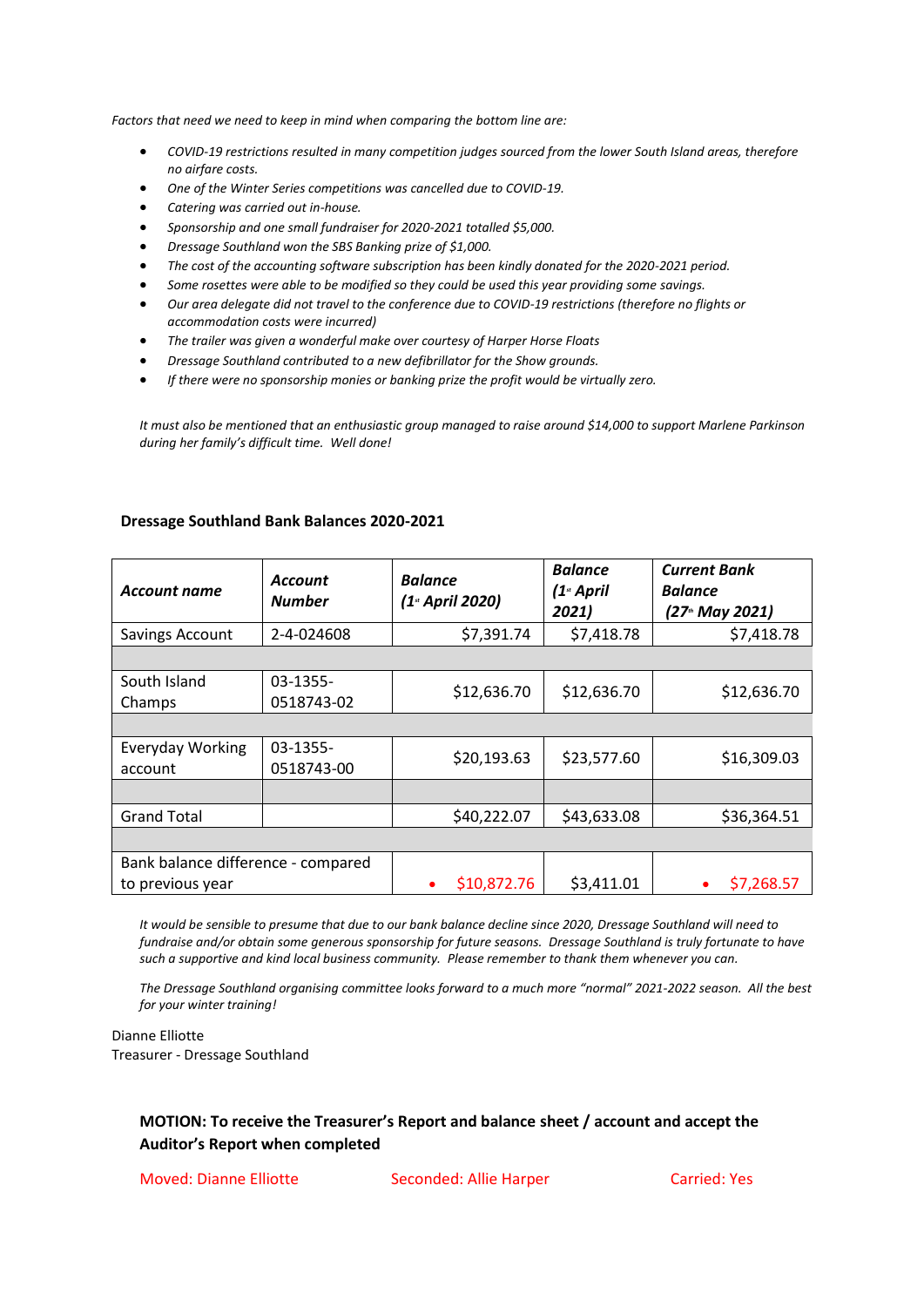#### **4. Area Judges Officer (AJO) Report**

*The season has been a very successful one for our local judges, although COVID presented its ugliness, affecting two of our tournaments. Some of us learnt to judge without writers.*

*A judge's clinic was held in August 2020 at Mosgiel and was attended by most of our judges, and many riders from Southland, which was very pleasing. These clinics are organised by Dressage New Zealand and presented by National Judges Officer, Sue Hobson, assisted by Helen Hughes-Keen. Both are International Four \* Judges. The presentation of the clinics is very refreshing and informative keeping up with new innovation, especially the practical ridden section, reminding judges and riders of some of the movements that proposed discussion over the season.*

*The 2021 Clinic is being held on 23rd May at Mosgiel.*

*Our local judges continue to judge up and down the country when invited out of the area. It is always good to go to other areas, as you get to judge combinations you haven't seen before and also experience the way in which other areas run their tournaments, as well as meeting up with other judges.*

*This season has seen our new judges working hard on upgrading.*

*Fiona Sharp has one more step to do towards E level, having completed all her tasks and exam with great results. Fiona works judging and upgrading around her riding at tournaments.*

*Tracie Donnelly came onto the list at G level, and is now working her way towards F level. Sadly, we are losing her as she shifts to the North Island. We wish her well in her new venture.*

*We welcome Julia Latham onto the list at G level. Julia also works her judging and upgrading around her riding.*

*I have enjoyed working with these new up and coming judges with their enthusiasm and striving to achieve, I wish them well in the future. We are always striving to find new people to take an interest in judging.*

*This season judges were introduced to a new way of reporting their activity and tests they have judged, by entering on to a new Reporting System. Results for each judge will show their activity at the end of each season. This does away with the job of the Area Judges Office and National Area Judges Officer, having to manually enter, which was a huge job. This new system is in its infancy stage; I hope that it works to what they expect.*

*Sue Hobson is standing down at the Dressage New Zealand Annual Meeting as she has been elected President of Equestrian Sport New Zealand. We wish her well in this new position. A new National Judges Officer will be duly elected.*

*This is my last Annual Report as Area Judge's Officer, as I step down from this position at Dressage Southland Annual Meeting 2021.* 

*I have enjoyed being involved and watching judges progress in the past years.*

*I wish Dressage Southland all the best for the future.*

Noelene Keen.

#### **MOTION: To receive and accept the AJO's report**

Moved: Noelene Keen Seconded: Corinne Ward Carried? Yes **5. MOTION: To accept Norma Parks as a Patroness** Moved: Sonja Swale Seconded: Noelene Keen Carried? Yes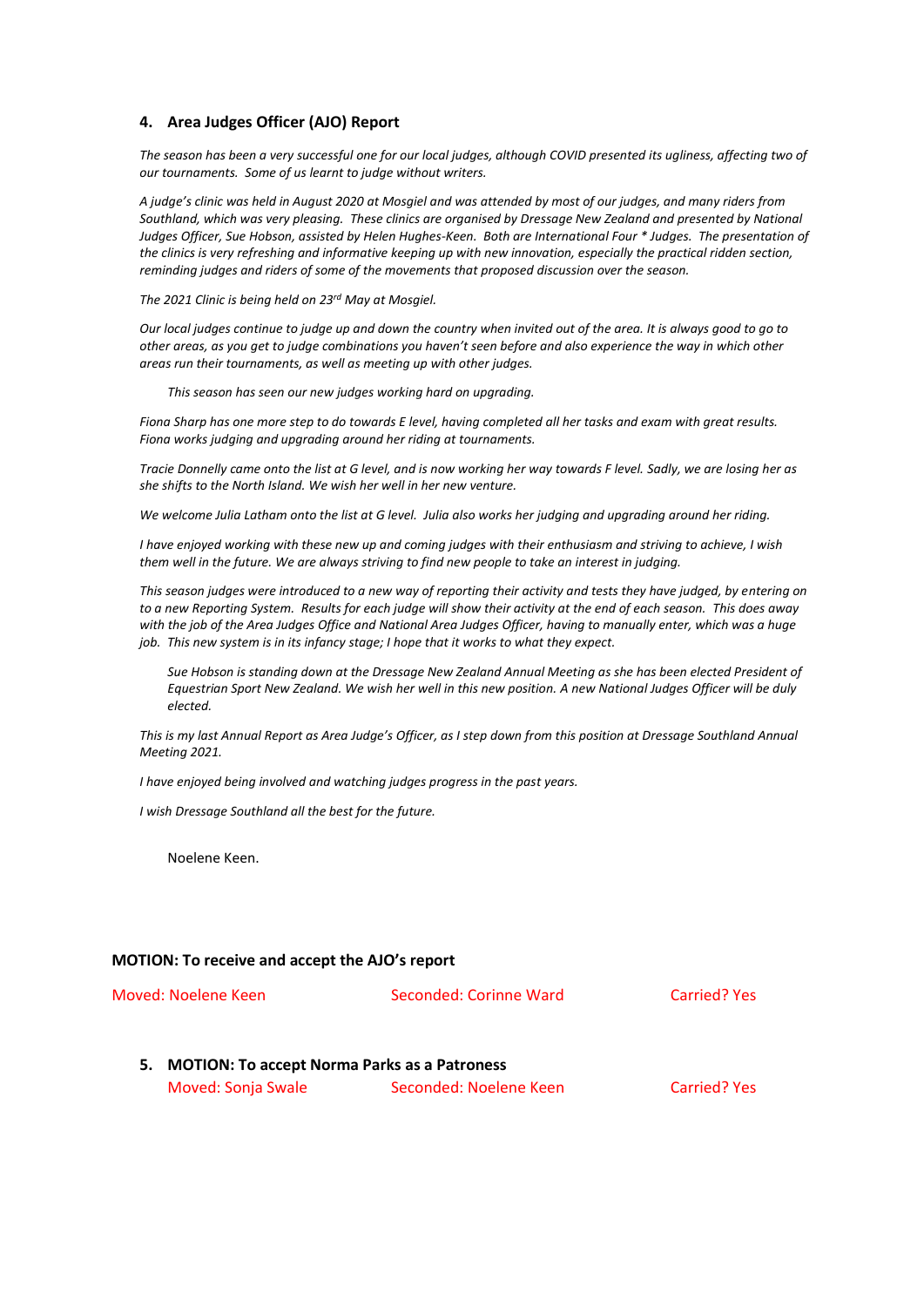# **6. Election of Organizing Committee** (Scrutineers for Election of Organizing Committee: Agnes Irwin and Karen Robins)

| <b>President</b><br>Received: Tania Fairburn<br>Tania Fairburn is duly appointed                                       | Nominated: Allie Harper                                   | Seconder: Corinne Ward                            |
|------------------------------------------------------------------------------------------------------------------------|-----------------------------------------------------------|---------------------------------------------------|
| <b>Vice President</b><br>Received: Liz Ferns<br>Received: Theresa Kingipotiki<br>Theresa Kingipotiki is duly appointed | Nominated: Marlene Parkinson<br>Nominated: Tania Fairburn | Seconder: Mary Davis<br>Seconder: Dianne Elliotte |
| <b>Secretary</b><br>Received: Lucy McKelvie<br>Lucy McKelvie is duly appointed                                         | Nominated: Corinne Ward                                   | Seconder: Fiona Sharp                             |
| <b>Competition Secretary</b><br>Received: Corinne Ward<br>Parkinson<br><b>Corinne Ward is duly appointed</b>           | Nominated: Lucy McKelvie                                  | Seconder: Marlene                                 |
| <b>Treasurer</b><br>Received: Dianne Elliotte<br>Dianne Elliotte is duly appointed                                     | Nominated: Tania Fairburn                                 | Seconder: Agnes Irwin                             |
| <b>Area Delegate</b><br>Received: Rebecca McKee<br>Rebecca McKee is duly appointed                                     | Nominated: Mary Davis                                     | Seconder: Allie Harper                            |
| <b>Rider's Representative</b><br>Received: Rebecca McKee<br>Rebecca McKee is duly appointed                            | Nominated: Allie Harper                                   | Seconder: Dianne Elliotte                         |
| Area Judge's Officer (AJO)<br>Received: Kristin Cottam<br>Kristin Cottam is duly appointed                             | Nominated: Noelene Keen                                   | Seconder: Corinne Ward                            |
| <b>Judge's Coordinator</b><br>Received: Sharon Muirhead<br><b>Sharon Muirhead is duly appointed</b>                    | Nominated: Noelene Keen                                   | Seconder: Corinne Ward                            |
| <b>Stabling and Parking Manager</b><br>Received: Tyler McKee<br><b>Tyler McKee is duly appointed</b>                   | Nominated: Allie Harper                                   | Seconder: Tania Fairburn                          |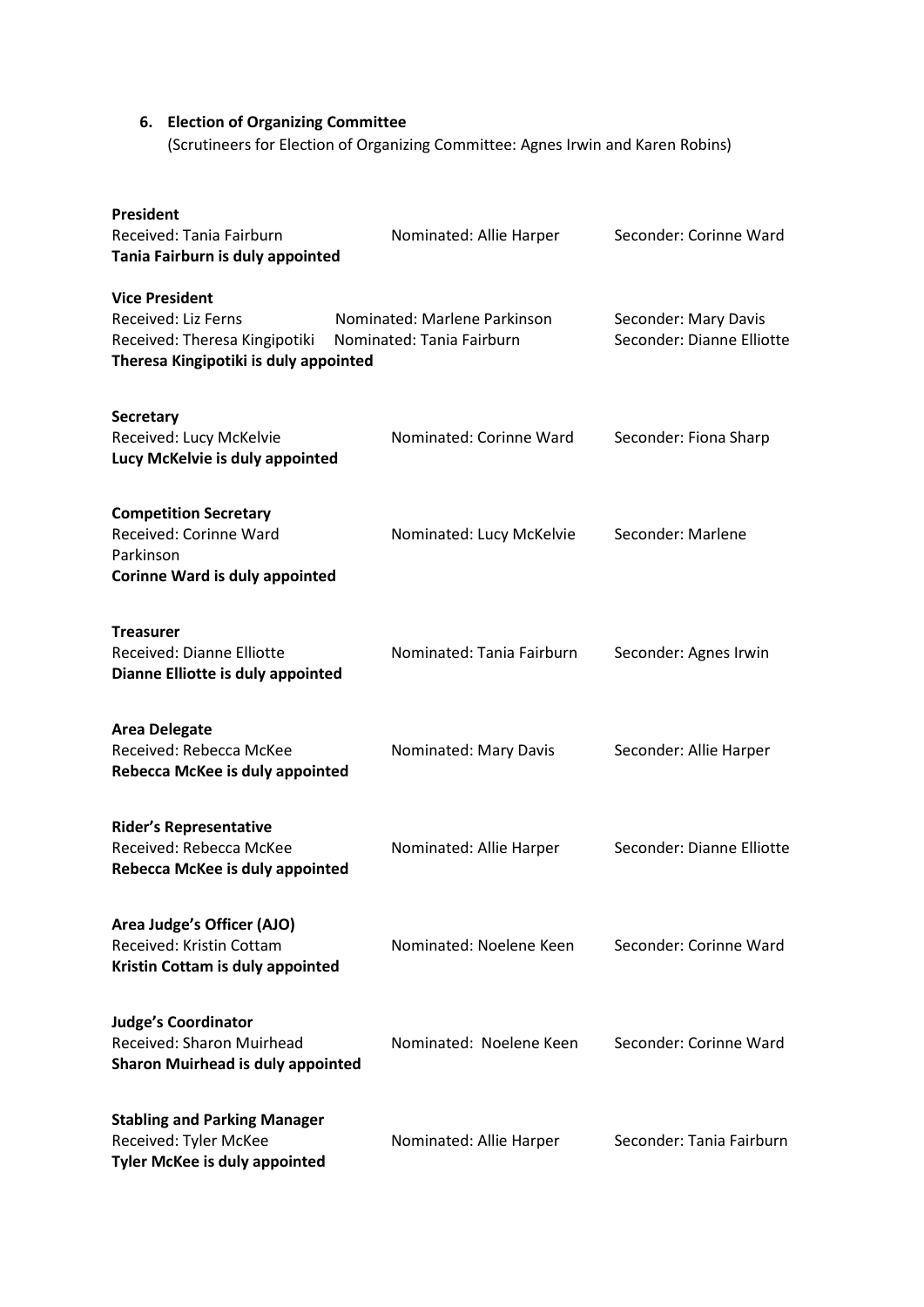| <b>Sponsorship Coordinator</b><br>Received: Theresa Kingipotkiki<br>Theresa Kingipotiki is duly appointed | Nominated: Allie Harper                                                                                                                                                            | Seconder: Dianne Elliotte |
|-----------------------------------------------------------------------------------------------------------|------------------------------------------------------------------------------------------------------------------------------------------------------------------------------------|---------------------------|
| <b>SEPT Representative(s)</b><br><b>Marlene Parkinson and Allie Harper</b>                                |                                                                                                                                                                                    |                           |
| <b>Health and Safety Coordinator</b><br>Received: Mary Davis<br><b>Mary Davis is duly appointed</b>       | Nominated: Sonja Swale                                                                                                                                                             | Seconder: Tyler McKee     |
| <b>Writer's Coordinator</b><br>Received: Peggy Angus-Cook<br>Peggy Angus-Cook is duly appointed           | Nominated: Jenny Affleck                                                                                                                                                           | Seconded: Fiona Sharp     |
| <b>Showgrounds Liaison</b><br>Received: Fiona Sharp<br>Fiona Sharp is duly appointed                      | Nominated: Agnes Irwin                                                                                                                                                             | Seconder: Lucy McKelvie   |
| <b>Executive Committee</b>                                                                                |                                                                                                                                                                                    |                           |
| Previous roles were:                                                                                      | President<br><b>Vice President</b><br>Area Delegate<br><b>Competition Secretary</b><br>Treasurer<br>AIO<br><b>MOTION: That the Executive Committee consists of the above roles</b> |                           |
| Moved: Sonja Swale                                                                                        | Seconded: Lucy McKelvie                                                                                                                                                            | <b>Carried? Yes</b>       |
|                                                                                                           |                                                                                                                                                                                    |                           |

# **7. Election of non-committee supporting roles**

| Role                           | Received               | Nominated         | Seconded           | <b>Appointed</b>       |
|--------------------------------|------------------------|-------------------|--------------------|------------------------|
| <b>First Aid Officer (s)</b>   | Karen Robins           | Marlene Parkinson | Allie Harper       | Tania, Karen           |
|                                | Tania Fairburn         | Allie Harper      | <b>Tyler McKee</b> | and Brendon            |
|                                | <b>Brendon Cleaver</b> | Sonja Swale       | Peggy Angus-       |                        |
|                                |                        |                   | Cook               |                        |
| <b>Official Photographer</b>   | To be arranged         |                   |                    |                        |
| <b>Arena Coordinator</b>       | No nominations         |                   |                    |                        |
| <b>Musical Freestyle</b>       | <b>Brendon Cleaver</b> | Sonja Swale       | <b>Mary Davis</b>  | <b>Brendon Cleaver</b> |
| Coordinator                    |                        |                   |                    |                        |
| <b>Catering Manager</b>        | <b>Sharon Muirhead</b> | Fiona Sharp       | Jenny Affleck      | <b>Sharon</b>          |
|                                |                        |                   |                    | <b>Muirhead</b>        |
| <b>Administration Manager</b>  | Corinne Ward           | Sonja Swale       | Lucy               | <b>Corinne Ward</b>    |
|                                |                        |                   | McKelvie           |                        |
| <b>Young Rider Coordinator</b> | Lucy McKelvie          | Sonja Swale       | Dianne             | <b>Lucy McKelvie</b>   |
|                                |                        |                   | Elliotte           |                        |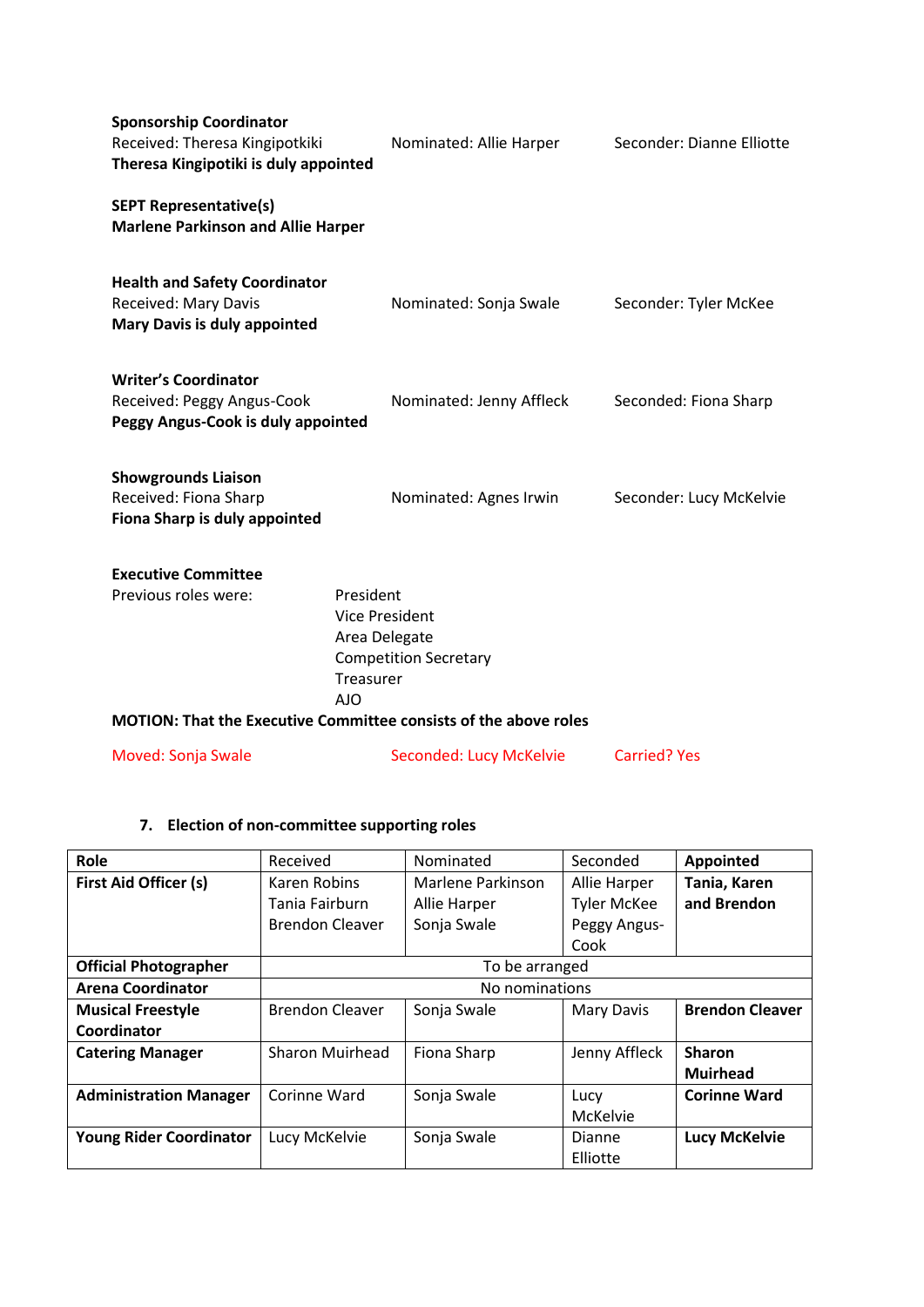| Announcer                 | Meredith        | Jenny Affleck   | Lucy        | <b>Meredith</b>        |
|---------------------------|-----------------|-----------------|-------------|------------------------|
|                           | McEwan          |                 | McKelvie    | <b>McEwan</b>          |
| <b>Website Officer</b>    | Dianne Elliotte | Dianne Elliotte | Sonja Swale | <b>Dianne Elliotte</b> |
| <b>Griffin Equestrian</b> | Rachel Burns    | Rachel Burns    | Dianne      | <b>Rachel Burns</b>    |
| Centre delegate           |                 |                 | Elliotte    |                        |

# **Election of Subcommittees**

| <b>Committee</b>             | Received        | Nominated       | Seconded        | <b>Appointed</b> |
|------------------------------|-----------------|-----------------|-----------------|------------------|
| Sponsorship                  | Karen Titter    | Rebecca McKee   | Dianne Elliotte | Karen, Jeanette  |
|                              | Jeanette Peters | Sonja Swale     | Allie Harper    | and Lucy         |
|                              | Lucy McKelvie   | Lucy McKelvie   | Corinne Ward    |                  |
| Secretary                    | To be Arranged  |                 |                 |                  |
| Writer's                     | Theresa         | Dianne Elliotte | Sonja Swale     | <b>Theresa</b>   |
|                              | Kingipotiki     |                 |                 | Kingipotiki      |
| <b>Competition Secretary</b> | Jenny Affleck   | Corinne Ward    | Dianne Elliotte | Jenny and Lucy   |
|                              | Lucy McKelvie   | Corinne Ward    | Allie Harper    |                  |

## **Signatories**

Discussion: Are we still happy with the President, Treasurer and Competition Secretary being signatories?

## **MOTION: For the signatories to continue being the President, Treasurer and Competition Secretary**

Moved: Sonja Swale Seconded: Dianne Elliotte Carried? Yes

- **8. To appoint an Honorary Independent Financial Reviewer** Teresa Morgan (CPA) is prepared to be our Honorary Independent Financial Reviewer **MOTION: To continue with Tessa Morgan as the Honorary Independent Financial Reviewer** Moved: Sonja Swale Seconded: Dianne Elliotte Carried? Yes
- **9. To appoint an Honorary Veterinarian MOTION: To appoint an Honorary Veterinarian being VetSouth** Moved: Allie Harper Seconded: Jenny Affleck Carried? Yes
- **10. To appoint at Honorary Farrier** Difficult to assign due to availability **MOTION: To provide a list of local farriers prior to competition rather than appoint an honorary farrier** Moved: Sonja Swale Seconded: Dianne Elliotte Carried? Yes